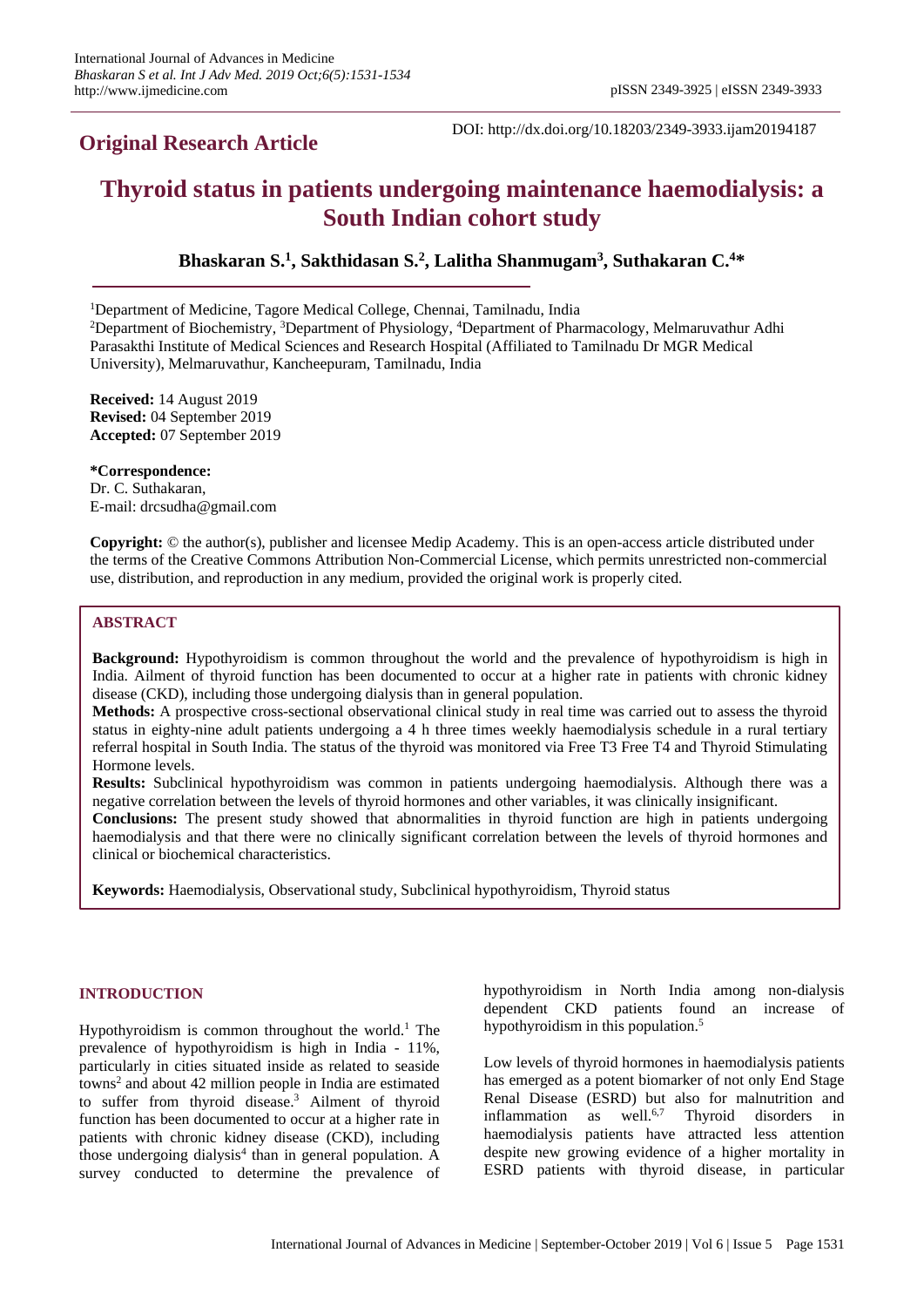hypothyroidism. In spite of the growing volume of information, there is a dearth of Indian data with respect to thyroid status in patients undergoing haemodialysis. To extend additional understanding into this, we performed a survey of the haemodialysis population visiting our tertiary care centre to ascertain the prevalence of hypothyroidism in patients undergoing maintenance haemodialysis as part of routine care for their renal problems.

### **METHODS**

This study was a prospective study of patients undergoing maintenance haemodialysis at the Dialysis Unit of our institution between March 2018 and March 2019. Studies were performed at no extra cost to the participants, and patients were not compensated. The study protocol and data extraction form were approved by the Institutional Ethics Committee. The study in general was conducted in accordance with GCP Guidelines and written informed consent was obtained from all participants.

Authors performed a prospective cross-sectional analysis on 89 adults (>18 year of age) undergoing maintenance haemodialysis at Melmaruvathur Adhi Parasakthi Institute of Medical Sciences and Research Hospital, Melmaruvathur. All patients were on a 4 hr three times weekly haemodialysis schedule. The dialysis modalities were on-line hemodiafiltration (OL-HDF) or conventional haemodialysis (C-HD) with high-flux or low-flux dialyzer membranes respectively. We used semisynthetic membranes (polyamide or polysulphone) with surface ranging from 1.6-2.1 m2. The dialysis solution consisted of standard bicarbonate preparations (HCO3-: 32-35 mmol/L, Na: 138 mmol/L, K: 1-3 mmol/L, Mg: 0.5-0.75 mmol/L, Ca: 1.25-1.75 mmol/L). Low-molecular-weight or unfractionated heparin were used as standard anticoagulation. The inclusion criteria were as broad as possible in order to maximize generalization and to reflect the real-world conditions.

The following data were extracted using a standardized data extraction form - Demographic data (Age, sex, Height, Weight, BMI Waist circumference), pulse rate, Blood pressure, Disease Characteristics (Cause and duration of dialysis), Biochemical Profile (Blood Urea, Serum Creatinine, protein, albumin, calcium phosphate eGFR) along with status of thyroid - Free T3 (FT3), Free T4 (FT4) and Thyroid Stimulating Hormone (TSH) levels. Kidney function was calculated by using the formula developed and validated in the Modification of Diet in Renal Disease study. The Modification of Diet in Renal Disease formula was as follows: estimated GFR = 175.0 X (serum creatinine-1.154) X (age-0.203) X 1.212  $(i)$  f black)  $X$  0.742  $(i)$  female).

TSH, FT4, and FT3 were estimated by Enzyme Linked Fluorescent Assay (ELFA) using a fully automated immunoassay analyser MINI VIDAS® of bioMérieux USA. The reference range followed in our laboratory for TSH is 0.40–6.2 μ IU/L, FT3 is 1.4–4.2 pg/ml, and FT4 is 0.8 –2.0 ng/dl. The subjects were divided into three groups based on the levels of TSH FT3 and FT4 as follows: Euthyroid (TSH, FT3 and FT4 levels in normal range); Sub Clinical Hypothyroidism (TSH levels High; FT3 and FT4 levels in the normal range); Overt Hypothyroidism (TSH levels high; FT3 and FT4 levels low).

#### *Sample size calculation*

The minimum required sample size for a multiple regression study was found to be 76 subjects with desired probability level at 0.05, the number of predictors in the model being 3, the anticipated effect size being 0.15 and the desired statistical power level of 0.8. Assuming 10% of the study subjects may drop out of the study, 89 subjects were enrolled for the study.

#### *Statistical analysis*

Data are presented as mean±SD values. All data were subjected to one-way analysis of variance (ANOVA) and individual comparisons were made using Dunnett's t-test or Tukey HSD Post-hoc Test, wherever appropriate to establish the statistical difference between groups. All tests were two-sided, and p-values <0.05 were considered significant. Statistical analyses were accomplished using Graph Pad Prism 5 (Graph Pad Software, San Diego, CAUSA) for Windows (Microsoft Corporation, USA).

#### **RESULTS**

A total of eighty nine patients undergoing maintenance haemodialysis were enrolled for the present study. Their subject and biochemical characteristics are shown in Table 1. As shown in Table 1 there were no significant differences with respect to demographic or disease characteristics.

Subjects with overt hypothyroidism tended to be slightly younger while subjects with SCH were slightly older; however, these differences did not reach levels of statistical significance. Although the urea levels were higher and creatinine levels were lower as compared to the other groups, the difference in levels did not reach levels of statistical significance.

The thyroid status of the patients undergoing haemodialysis is shown in Table 2. As shown in Table 2, the levels of TSH and FT3 were higher in patients with SCH which was statistically significant. Although technically a negative correlation with R value of (-) 0.3194 was found between the levels of the thyroid hormone and various clinical (age, sex, height or weight) and biochemical (blood urea, creatinine) parameters or eGFR, the relationship between the various variables is only weak.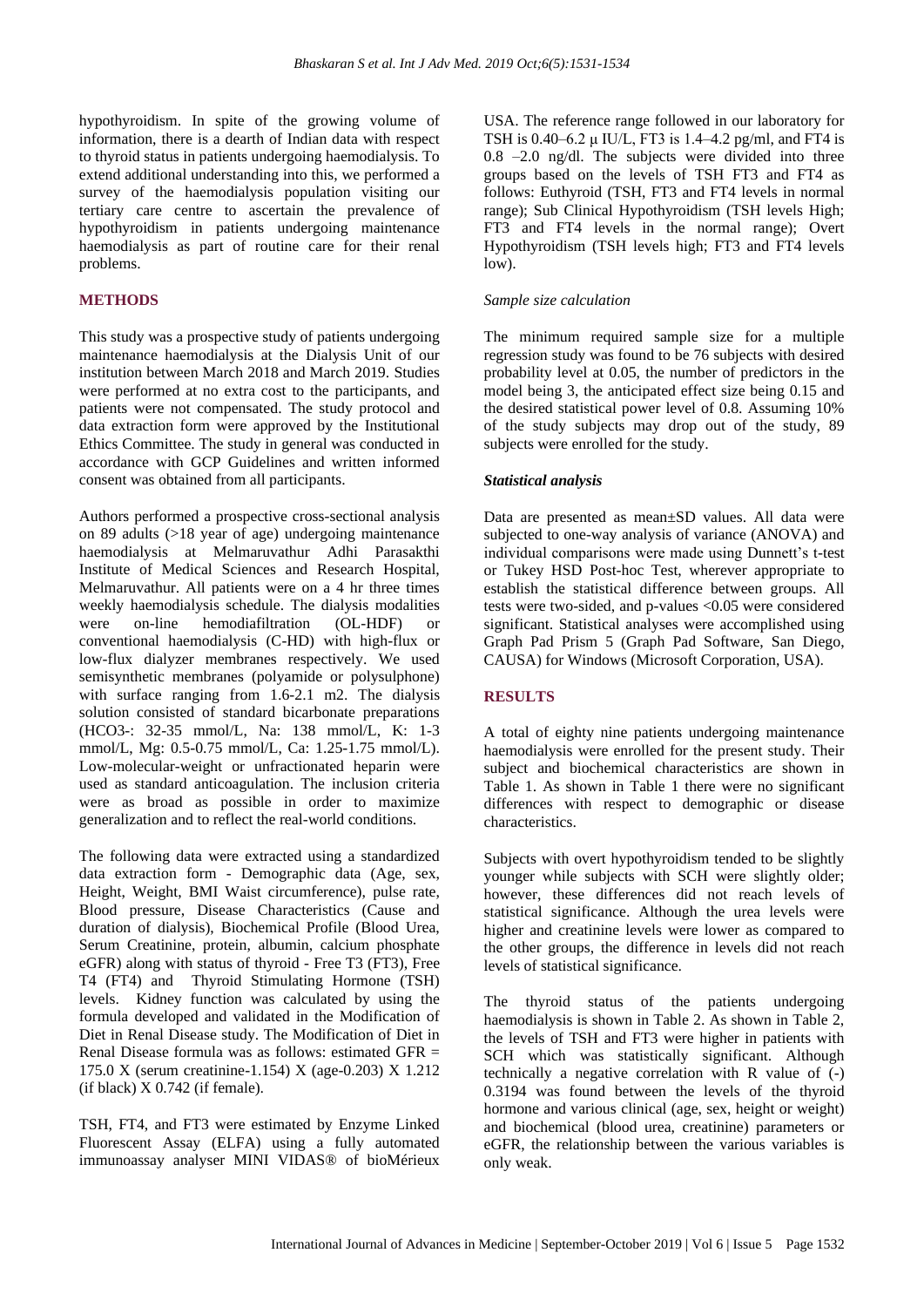| <b>Characteristic</b>         | Euthyroid (n=38) | $\overline{\text{SCH (n=40)}}$ | Hypothyroidism (n=11)    |
|-------------------------------|------------------|--------------------------------|--------------------------|
| Age (years)                   | $51.5 \pm 12.8$  | $56.0 \pm 12.2$                | $48.8 \pm 14.6$          |
| Sex (Male, Female)            | 25,13            | 30,10                          | 7,4                      |
| Height (cm)                   | $157.5 \pm 8.4$  | $155.1 \pm 11.5$               | $153.8 \pm 8.6$          |
| Weight (kg)                   | $56.5 \pm 9.9$   | $56.7 \pm 11.0$                | $53.5 \pm 11.9$          |
| Waist (cm)                    | $78.4 \pm 12.7$  | $77.2 \pm 20.8$                | $82.6 \pm 10.4$          |
| Pulse (bpm)                   | $82.7 \pm 10$    | $82.9 \pm 7.5$                 | $83.6 \pm 6.8$           |
| Sys BP (mm Hg)                | $145.1 \pm 20.5$ | $149.9 \pm 14.8$               | $140 \pm 7.7$            |
| Diastolic BP (mm Hg)          | $86.4 \pm 8.3$   | $88.4 \pm 6.5$                 | $84.2 \pm 4.9$           |
| Diabetes and Hypertension (n) | 14               | 17                             | $\overline{7}$           |
| Hypertension (n)              | 22               | 23                             | $\overline{\mathcal{L}}$ |
| No Diabetes/Hypertension      | $\overline{2}$   | $\overline{0}$                 | $\mathbf{0}$             |
| Duration of dialysis (years)  | $4\pm 5$         | $4.4 + 5.2$                    | $5.9 \pm 4.2$            |
| $Hb(g\%)$                     | $7.9 \pm 1.7$    | $7.5 \pm 1.8$                  | $8.5 \pm 2.7$            |
| <b>Platelet Count</b>         | $2.0 \pm 0.6$    | $2.1 \pm 0.8$                  | $2.2 \pm 0.7$            |
| Urea $(mg/dL)$                | $84.6 \pm 32.3$  | $71.9 \pm 28.8$                | $93.4 \pm 54.2$          |
| Creatinine (mg/dL)            | $9.1 \pm 6.8$    | $7.1 + 2.9$                    | $7.5 \pm 2.3$            |
| Calcium (mg/dL)               | $8.6 \pm 2.1$    | $10.5 \pm 12.3$                | $8.2 \pm 2.6$            |
| Phosphate (mg/dL)             | $4.6 \pm 1.4$    | $5.5 + 5.8$                    | $5.1 + 2.2$              |
| Uric acid (mg/dL)             | $6.0 \pm 2.0$    | $5.8 \pm 1.7$                  | $6.4 \pm 1.4$            |
| Protein (g %)                 | $6.1 \pm 0.8$    | $6.2 \pm 0.7$                  | $6.7 \pm 0.7$            |
| Albumin $(g %)$               | $4.5 + 4.6$      | $3.7 \pm 0.5$                  | $3.7 \pm 0.5$            |
| Ejection Fraction (%)         | $64.3 \pm 10.5$  | $65.4 \pm 8.9$                 | $59.6 + 9.7$             |

#### **Table 1: Subject and biochemical Characteristics of patients undergoing haemodialysis.**

**Table 2: Thyroid Profile of patients undergoing haemodialysis.**

| <b>Characteristic</b> | Euthyroid $(n=38)$ | $\rm SCH$ (n=40)  | $Hypothyroidism (n=11)$ |
|-----------------------|--------------------|-------------------|-------------------------|
| $TSH(\mu IUL)$        | $2.6 \pm 1.0$      | $8.69 + 5.25$ *** | $16.18 \pm 14.9$ ***    |
| $FT3$ (pg/ml)         | .96 $\pm$ 0.6      | $3.6 \pm 1.1$ *** | $1.6 + 0.5$             |
| $FT4$ (ng/dl)         | $.1 \pm 0.5$       | 1.07(0.17)        | $0.67 \pm 0.16$ **      |

 $** p < 0.01$  as compared to Euthyroid group

\*\*\* p < 0.001 as compared to Euthyroid group

#### **DISCUSSION**

The present study carried out to evaluate the status of thyroid gland in patients undergoing maintenance dialysis as part of routine medical care indicated that the frequency of SCH is high. Rhee and co-workers while studying the relationship between thyroid function and estimated glomerular filtration rate in patients with chronic kidney disease, showed that impaired kidney function was associated with higher risk of hypothyroidism, independent of socio-demographics and comorbidities.<sup>8</sup> A large observational study of thyroid function and mortality conducted in dialysis patients showed that hypothyroidism as well as high-normal TSH levels were associated with higher risk of cardiovascular disease and death.<sup>9</sup> In several studies of ESRD, low T3 levels have been reported as an unfavourable prognostic factor for survival.<sup>10-12</sup> moreover, pretransplant low T3 levels may be associated with higher risk of kidney graft failure.<sup>13</sup> Our finding of SCH in the present study is in agreement with the above mentioned studies. Since thyroid functional disease is an under-recognised cardiovascular risk factor in kidney disease patients, measurement of TSH levels may be justified as a screening test for hypothyroidism in patients undergoing haemodialysis to improve early risk stratification and reduction of cardiovascular disease and death.

To our knowledge, this is the first prospective study that has assessed the thyroid status by measuring TSH and T3 and T4 levels in subjects undergoing maintenance haemodialysis. The greatest strength and limitation of this study is observational nature of the study. Because there were no exclusion criteria, with inclusion of all subjects undergoing haemodialysis, our study is a representation of the haemodialysis population of a tertiary care centre. This study might underestimate the prevalence of thyroid disorders in patients undergoing haemodialysis as our study is not a controlled study. However, the present has the following limitations: a) Cross sectional nature of the study with limited period and not able to establish the causal relationship; b) thyroid status was assessed only